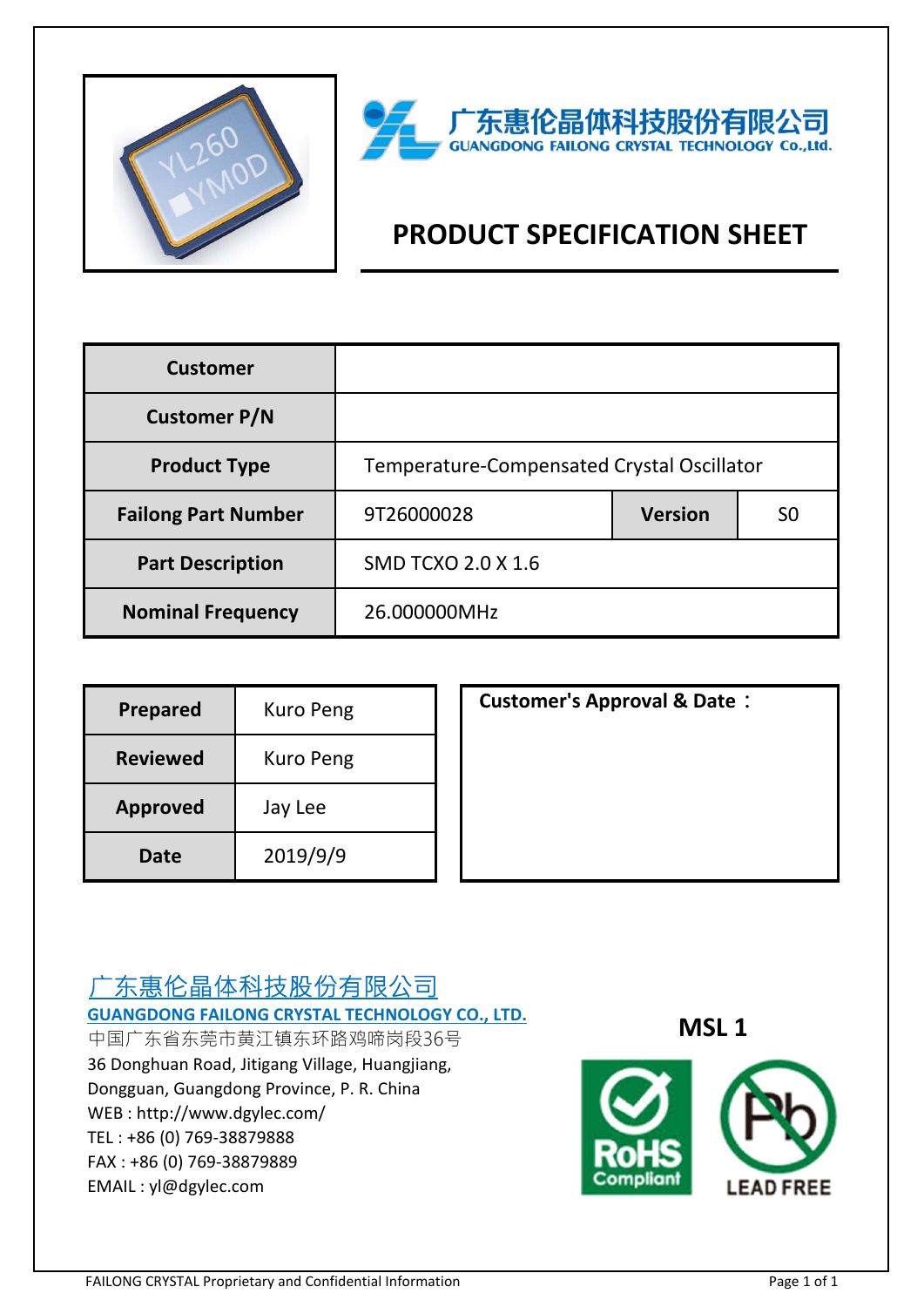

# **History of Specification Revision**

| Ver.       | <b>Contents</b>  | <b>Date</b> | <b>Reviser</b> | <b>NOTE</b> |
|------------|------------------|-------------|----------------|-------------|
| ${\sf S0}$ | Initial released | 2019/9/9    | Kuro Peng      |             |
|            |                  |             |                |             |
|            |                  |             |                |             |
|            |                  |             |                |             |
|            |                  |             |                |             |
|            |                  |             |                |             |
|            |                  |             |                |             |
|            |                  |             |                |             |
|            |                  |             |                |             |
|            |                  |             |                |             |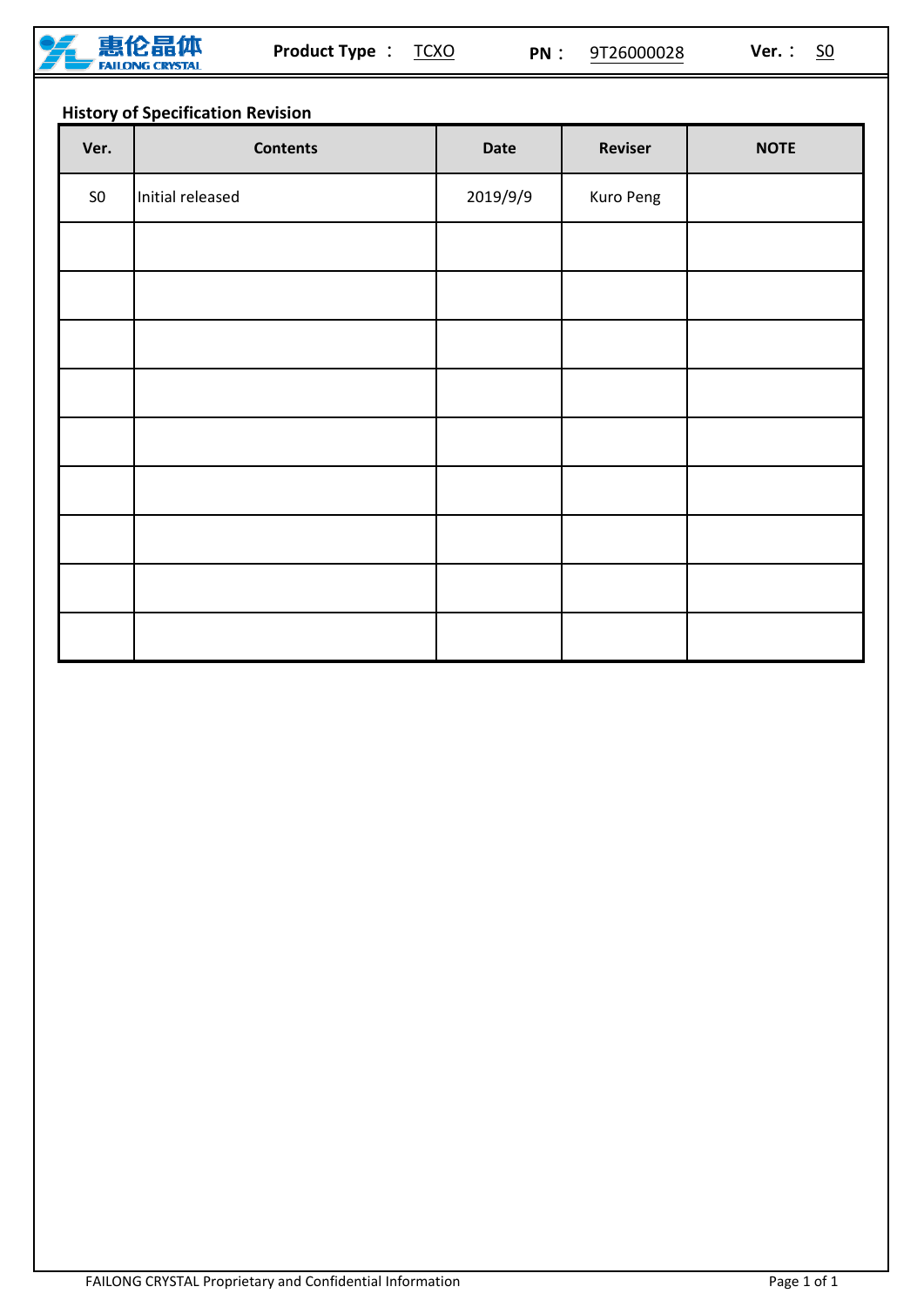

# **1. Product Specifications**

#### 1.1 Operation conditions

| # | <b>Parameters</b>           | Min.  | Typ. | Max. | Unit       | <b>Note</b> |
|---|-----------------------------|-------|------|------|------------|-------------|
|   | Nominal frequency           |       | 26.0 |      | <b>MHz</b> |             |
|   | Supply voltage              | 1.71  | 1.8  | 1.89 |            |             |
|   | Current consumption         |       |      |      | mA         |             |
| 4 | Operating temperature range | -40   |      | 85   | $\sim$     |             |
|   | Storage temperature range   | $-40$ |      | 95   | $\sim$     |             |

#### 1.2 Output characteristics

| # | <b>Parameters</b>    |                  | Min.              | Typ. | Max. | Unit                                                       | <b>Note</b>     |
|---|----------------------|------------------|-------------------|------|------|------------------------------------------------------------|-----------------|
| 1 | Output type          |                  | Clipped sine wave |      |      | Decoupling capacitor is<br>required in external<br>circuit |                 |
| 2 | Standard output Load |                  | 10 KΩ//10 pF      |      |      |                                                            |                 |
| 3 | Output level         |                  | 0.8               |      |      | $V_{\text{pp}}$                                            |                 |
| 4 | <b>Harmonics</b>     |                  |                   |      | $-5$ | dBc                                                        |                 |
| 5 | Start-up time<br>6   | vs. frequency    |                   |      | 2.0  | ms                                                         | Within ±0.5 ppm |
|   |                      | vs. output level |                   |      | 2.0  | ms                                                         | ≥90% of Vpp     |

#### 1.3 Frequency characteristics

| #              | <b>Parameters</b>                            |                                    | Min.    | Typ. | Max.    | <b>Unit</b> | <b>Note</b>                                                         |
|----------------|----------------------------------------------|------------------------------------|---------|------|---------|-------------|---------------------------------------------------------------------|
| $\mathbf{1}$   | Nominal frequency                            |                                    |         | 26.0 |         | <b>MHz</b>  |                                                                     |
| $\overline{2}$ | Frequency tolerance after reflow             |                                    | $-2.0$  |      | $+2.0$  | ppm         | At 25±2°C after 2 times<br>reflow, refer to nominal<br>frequency    |
| 3              | Frequency<br>stability                       | vs. temperature                    | $-0.5$  |      | $+0.5$  | ppm         | Refer to frequency at<br>25°C within operating<br>temperature range |
| 4              |                                              | vs. supply voltage                 | $-0.1$  |      | $+0.1$  | ppm         | ±5% Vcc variation                                                   |
| 5              |                                              | vs. load variation                 | $-0.1$  |      | $+0.1$  | ppm         | ±5% load variation                                                  |
| 6              |                                              | Auto frequency control (AFC) range | $-12.0$ |      | $-8.0$  | ppm         | Vcont = $0.3V$                                                      |
|                |                                              |                                    | $+8.0$  |      | $+12.0$ | ppm         | Vcont = $1.5V$                                                      |
| $\overline{7}$ | Slope of frequency drift over<br>temperature |                                    | $-0.2$  |      | $+0.2$  | ppm/°C      |                                                                     |
| 8              | Duty Cycle                                   |                                    | 40      | 50   | 60      | %           |                                                                     |
| 9              | Aging over 1st year                          |                                    | $-1.0$  |      | $+1.0$  | ppm         |                                                                     |

#### 1.4 Phase noise characteristics

| #  | <b>Parameters</b> | Min.                     | Typ.   | Max.                     | <b>Unit</b> | <b>Note</b> |
|----|-------------------|--------------------------|--------|--------------------------|-------------|-------------|
| -- | At 1kHz offset    | $\overline{\phantom{0}}$ | $-135$ | $\overline{\phantom{a}}$ | dBc/Hz      | At 25±2°C   |
|    | At 100kHz offset  | $\overline{\phantom{0}}$ | $-152$ | $\overline{\phantom{0}}$ | dBc/Hz      |             |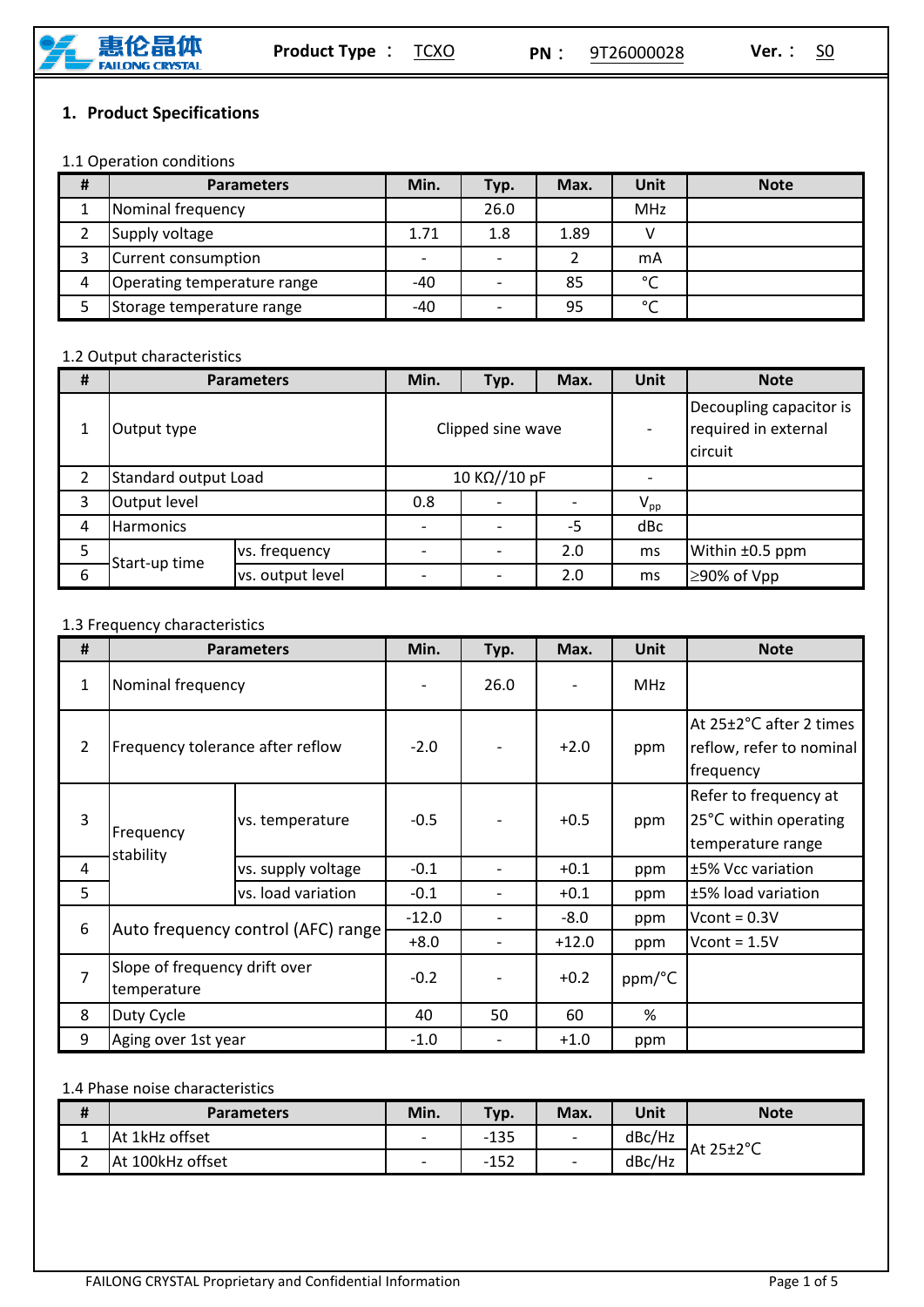

# **2. Product Design**

2.1 Dimensions (unit: mm)





Lateral view

### 2.2 Pad connections and functions

| Pad | <b>Function</b> |
|-----|-----------------|
|     | <b>AFC</b>      |
| 7   | <b>GND</b>      |
|     | Output          |
|     | Vcc             |

## 2.3 Recommended land pattern (unit: mm)

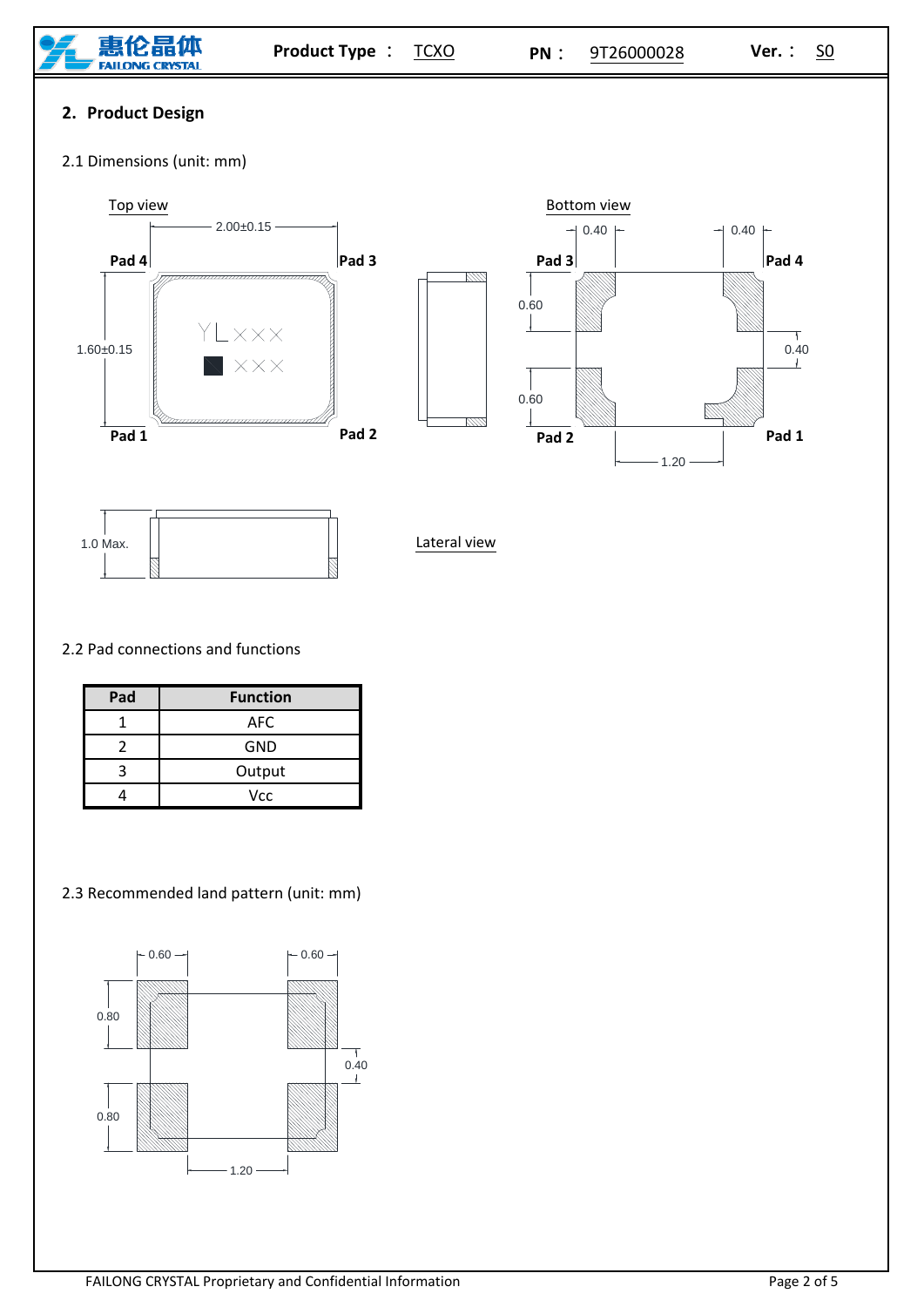

**3. Testing Circuit**



External Components:

| <b>Parts</b> | <b>Function</b>         |  |  |
|--------------|-------------------------|--|--|
| C1           | AC noise bypass for VCC |  |  |
| C2           | AC Noise Bypass for AFC |  |  |
| CЗ           | DC block for output     |  |  |
| RI           | Load resistance         |  |  |
|              | Load capacitance        |  |  |

**4. Recommended Reflow Profile**

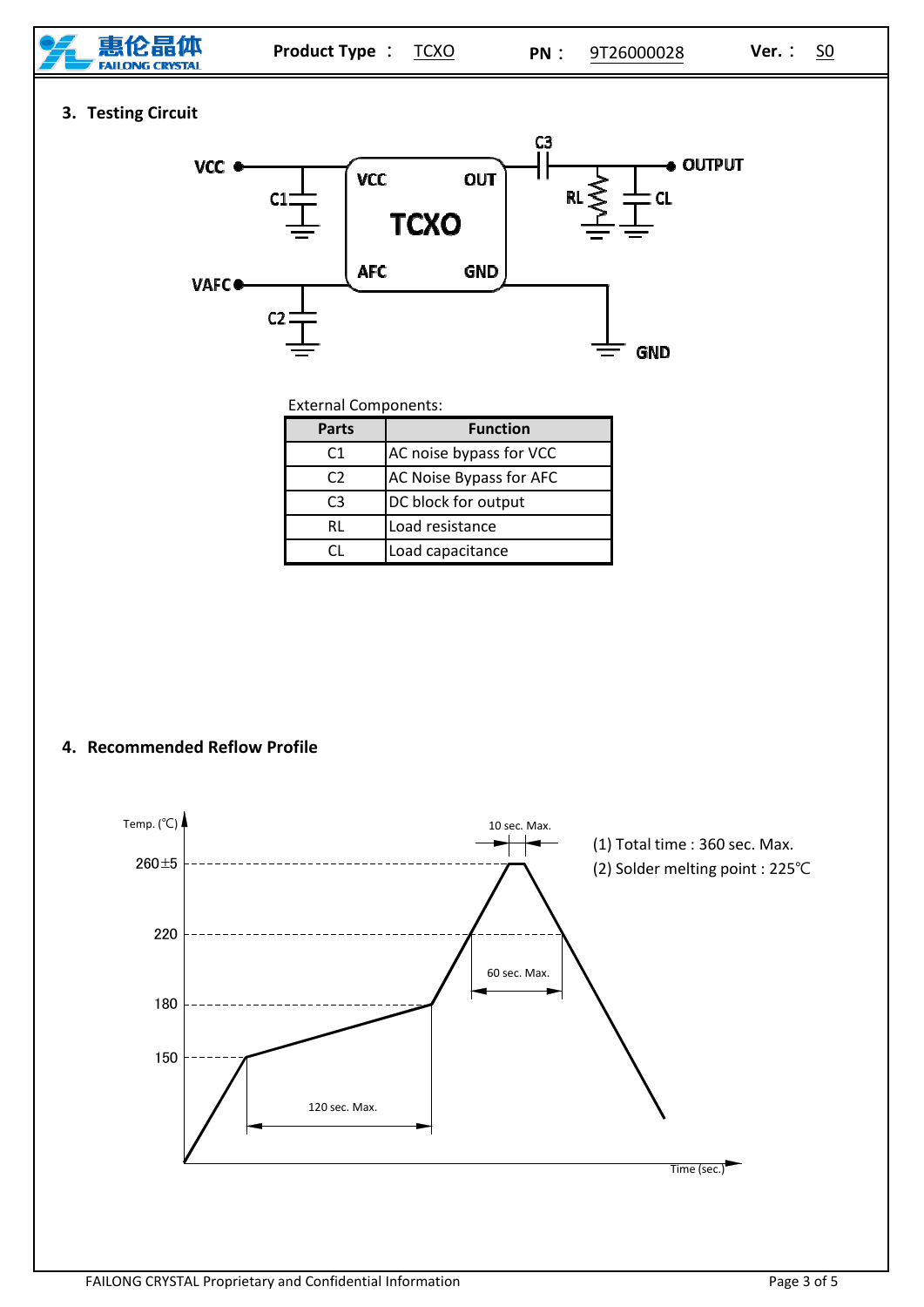

# **5. Reliability**

#### 5.1 Mechanical endurance

| #              | Item                    | <b>Test Methods</b>                                                                                                                                                                 |              |  |  |  |
|----------------|-------------------------|-------------------------------------------------------------------------------------------------------------------------------------------------------------------------------------|--------------|--|--|--|
|                |                         | <b>Condition</b>                                                                                                                                                                    | Reference    |  |  |  |
| $\mathbf{1}$   | Drop test               | Height: 150 cm height<br>Direction : fall freely<br>Test cycles : 3 cycles<br>Stainless plate                                                                                       | JIS C6701    |  |  |  |
| $\overline{2}$ | Shock test              | Height: 150 cm height<br>Direction: X, Y, Z, 6 directions<br>Test cycles : 3 cycles<br>Concrete floor<br>Mounting on test fixture (total weight=150 g)                              | IEC-68-02-27 |  |  |  |
| $\overline{3}$ | <b>Mechanical shock</b> | Acceleration: 1000 g<br>Duration: 1.0 ms<br>Test cycles: 3 times for all 3 directions                                                                                               | MIL-STD-202F |  |  |  |
| 4              | Vibration               | Acceleration: 20 g<br>Duration: 4 hours/each direction<br>Frequency range: 10 ~ 55 Hz<br>Amplitude: 1.52 mm<br>Direction : X, Y, Z, 3 directions<br>Sweep speed: 20 minutes/cycle   | MIL-STD-883E |  |  |  |
| 5              | Gross leak              | Standard sample for automatic gross leak detector.<br>Test Pressure : 2 kg / cm <sup>2</sup>                                                                                        | MIL-STD-883E |  |  |  |
| 6              | <b>Fine leak</b>        | Helium bombing 4.5 kgf / $cm2$ for 2 hours                                                                                                                                          | MIL-STD-883E |  |  |  |
| $\overline{7}$ | Solderability           | Preheated temperature: 125°C ± 5°C<br>Preheated time: 120 sec<br>Soldering temperature : $245^{\circ}C \pm 5^{\circ}C$<br>Duration : $5 \pm 1$ second<br>Method: Solder bath method | MIL-STD-883E |  |  |  |